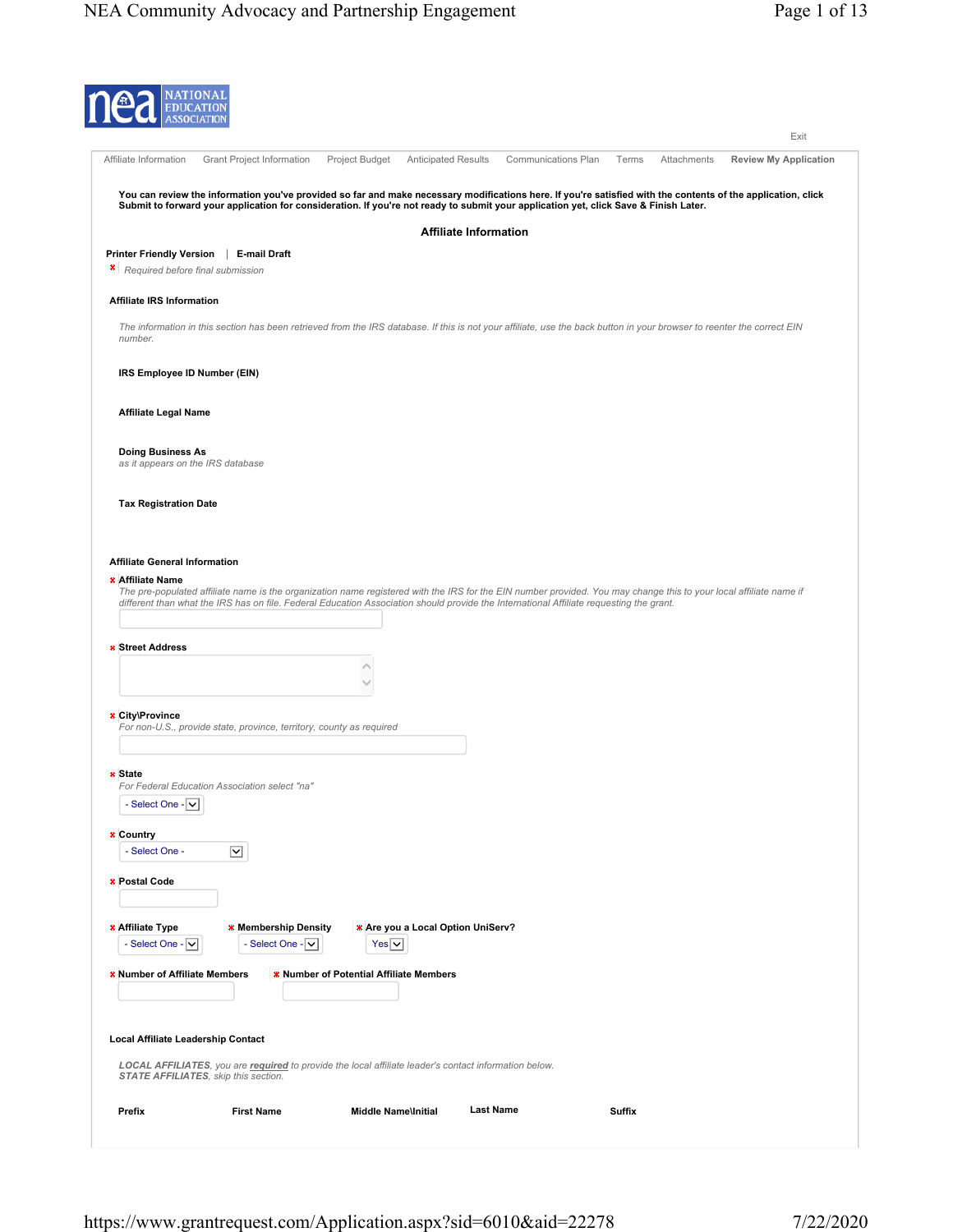| Title                                                                                                                                                                                                                                                                                                                                                                                                                                                                                                         |                      |                 |                                                         |                                 |  |  |
|---------------------------------------------------------------------------------------------------------------------------------------------------------------------------------------------------------------------------------------------------------------------------------------------------------------------------------------------------------------------------------------------------------------------------------------------------------------------------------------------------------------|----------------------|-----------------|---------------------------------------------------------|---------------------------------|--|--|
|                                                                                                                                                                                                                                                                                                                                                                                                                                                                                                               |                      |                 |                                                         |                                 |  |  |
| <b>Work Street Address</b>                                                                                                                                                                                                                                                                                                                                                                                                                                                                                    |                      |                 |                                                         |                                 |  |  |
|                                                                                                                                                                                                                                                                                                                                                                                                                                                                                                               |                      |                 |                                                         |                                 |  |  |
|                                                                                                                                                                                                                                                                                                                                                                                                                                                                                                               |                      |                 |                                                         |                                 |  |  |
|                                                                                                                                                                                                                                                                                                                                                                                                                                                                                                               |                      |                 |                                                         |                                 |  |  |
| <b>Work City\Province</b>                                                                                                                                                                                                                                                                                                                                                                                                                                                                                     |                      |                 |                                                         |                                 |  |  |
|                                                                                                                                                                                                                                                                                                                                                                                                                                                                                                               |                      |                 |                                                         |                                 |  |  |
| <b>Work State</b><br>$\leq$ None> $\vert \mathbf{v} \vert$                                                                                                                                                                                                                                                                                                                                                                                                                                                    |                      |                 |                                                         |                                 |  |  |
|                                                                                                                                                                                                                                                                                                                                                                                                                                                                                                               |                      |                 |                                                         |                                 |  |  |
| <b>Work Country</b>                                                                                                                                                                                                                                                                                                                                                                                                                                                                                           |                      |                 |                                                         |                                 |  |  |
| <none></none>                                                                                                                                                                                                                                                                                                                                                                                                                                                                                                 | $\boxed{\mathbf{v}}$ |                 |                                                         |                                 |  |  |
| <b>Work Postal Code</b>                                                                                                                                                                                                                                                                                                                                                                                                                                                                                       |                      |                 |                                                         |                                 |  |  |
|                                                                                                                                                                                                                                                                                                                                                                                                                                                                                                               |                      |                 |                                                         |                                 |  |  |
| E-mail                                                                                                                                                                                                                                                                                                                                                                                                                                                                                                        |                      |                 |                                                         |                                 |  |  |
|                                                                                                                                                                                                                                                                                                                                                                                                                                                                                                               |                      |                 |                                                         |                                 |  |  |
| <b>Work Phone</b>                                                                                                                                                                                                                                                                                                                                                                                                                                                                                             | <b>Extension</b>     | <b>Work Fax</b> |                                                         |                                 |  |  |
|                                                                                                                                                                                                                                                                                                                                                                                                                                                                                                               |                      |                 |                                                         |                                 |  |  |
|                                                                                                                                                                                                                                                                                                                                                                                                                                                                                                               |                      |                 |                                                         |                                 |  |  |
| <b>Mobile Phone</b>                                                                                                                                                                                                                                                                                                                                                                                                                                                                                           |                      |                 |                                                         |                                 |  |  |
|                                                                                                                                                                                                                                                                                                                                                                                                                                                                                                               |                      |                 |                                                         |                                 |  |  |
| $Yes \boxed{\vee}$                                                                                                                                                                                                                                                                                                                                                                                                                                                                                            |                      |                 |                                                         |                                 |  |  |
|                                                                                                                                                                                                                                                                                                                                                                                                                                                                                                               |                      |                 | Affiliate Partner Type 1                                | <b>Affiliate Key Contact 1</b>  |  |  |
|                                                                                                                                                                                                                                                                                                                                                                                                                                                                                                               |                      |                 | State $\boxed{\vee}$                                    |                                 |  |  |
|                                                                                                                                                                                                                                                                                                                                                                                                                                                                                                               |                      |                 | <b>Affiliate Partner Type 2</b>                         | <b>Affiliate Key Contact 2</b>  |  |  |
|                                                                                                                                                                                                                                                                                                                                                                                                                                                                                                               |                      |                 | State $\boxed{\vee}$                                    |                                 |  |  |
|                                                                                                                                                                                                                                                                                                                                                                                                                                                                                                               |                      |                 | <b>Affiliate Partner Type 3</b><br>State $\boxed{\vee}$ | <b>Affiliate Key Contact 3</b>  |  |  |
|                                                                                                                                                                                                                                                                                                                                                                                                                                                                                                               |                      |                 | <b>Affiliate Partner Type 4</b>                         | <b>Affiliate Key Contact 4</b>  |  |  |
|                                                                                                                                                                                                                                                                                                                                                                                                                                                                                                               |                      |                 | State $\boxed{\vee}$                                    |                                 |  |  |
|                                                                                                                                                                                                                                                                                                                                                                                                                                                                                                               |                      |                 |                                                         |                                 |  |  |
|                                                                                                                                                                                                                                                                                                                                                                                                                                                                                                               |                      |                 | Affiliate Partner Type 5<br>State $\boxed{\vee}$        | <b>Affiliate Key Contact 5</b>  |  |  |
|                                                                                                                                                                                                                                                                                                                                                                                                                                                                                                               |                      |                 |                                                         |                                 |  |  |
|                                                                                                                                                                                                                                                                                                                                                                                                                                                                                                               |                      |                 | Affiliate Partner Type 6                                | <b>Affiliate Key Contact 6</b>  |  |  |
|                                                                                                                                                                                                                                                                                                                                                                                                                                                                                                               |                      |                 | State $\boxed{\vee}$                                    |                                 |  |  |
|                                                                                                                                                                                                                                                                                                                                                                                                                                                                                                               |                      |                 | Affiliate Partner Type 7                                | <b>Affiliate Key Contact 7</b>  |  |  |
|                                                                                                                                                                                                                                                                                                                                                                                                                                                                                                               |                      |                 | State $\boxed{\vee}$                                    |                                 |  |  |
|                                                                                                                                                                                                                                                                                                                                                                                                                                                                                                               |                      |                 | Affiliate Partner Type 8                                | <b>Affiliate Key Contact 8</b>  |  |  |
|                                                                                                                                                                                                                                                                                                                                                                                                                                                                                                               |                      |                 | State $\boxed{\vee}$                                    |                                 |  |  |
|                                                                                                                                                                                                                                                                                                                                                                                                                                                                                                               |                      |                 |                                                         |                                 |  |  |
|                                                                                                                                                                                                                                                                                                                                                                                                                                                                                                               |                      |                 | <b>Affiliate Partner Type 9</b>                         | <b>Affiliate Key Contact 9</b>  |  |  |
| <b>Affiliate Partners</b><br>* Will you be partnering with other NEA affiliates on this project?<br>List all NEA state and local affiliate partners for this grant request below.<br>Affiliate Partner Name 1<br><b>Affiliate Partner Name 2</b><br><b>Affiliate Partner Name 3</b><br><b>Affiliate Partner Name 4</b><br><b>Affiliate Partner Name 5</b><br>Affiliate Partner Name 6<br>Affiliate Partner Name 7<br><b>Affiliate Partner Name 8</b><br>Affiliate Partner Name 9<br>Affiliate Partner Name 10 |                      |                 | State $\boxed{\vee}$<br>Affiliate Partner Type 10       | <b>Affiliate Key Contact 10</b> |  |  |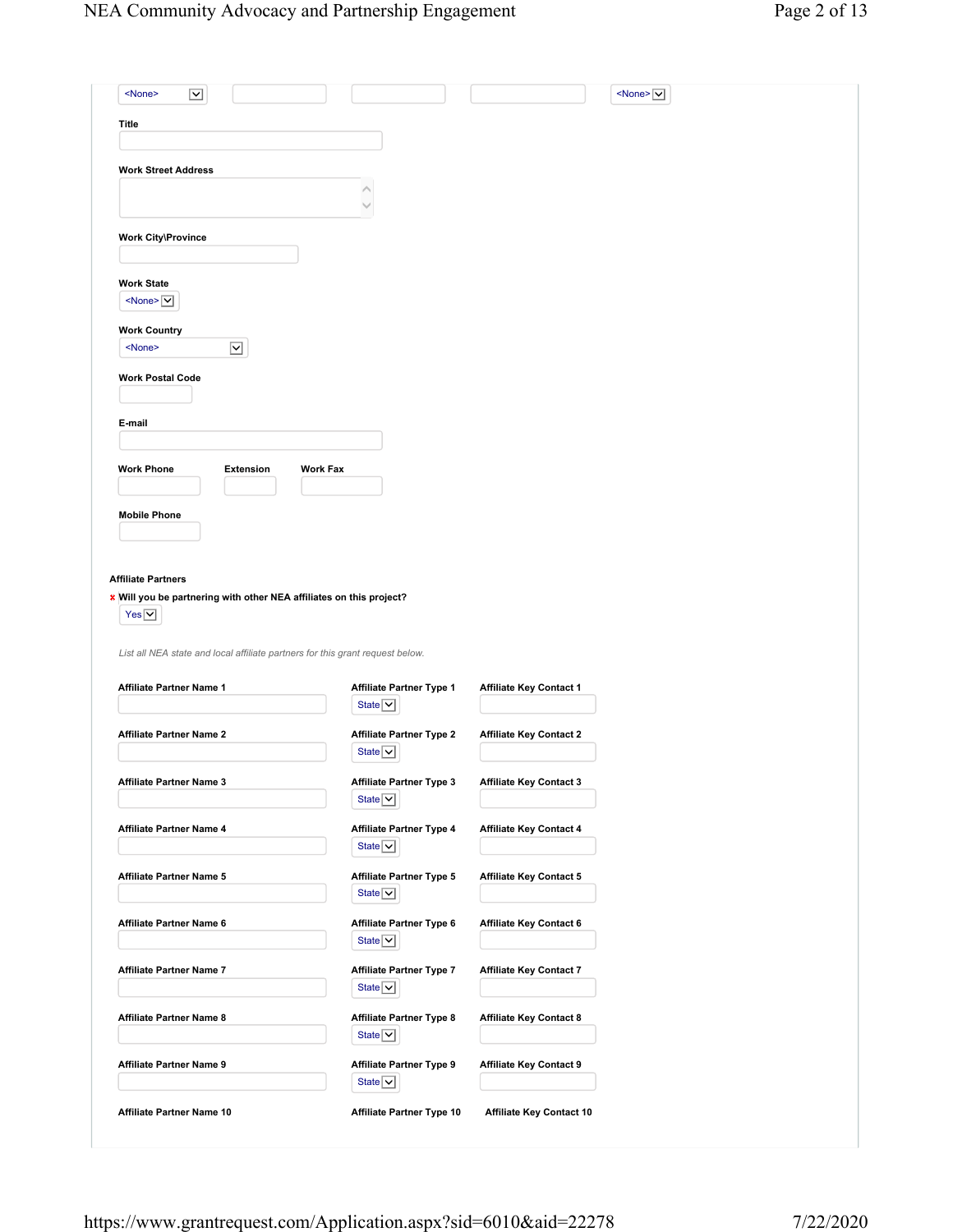|                                                                                                                                                             |                         |          | State $\boxed{\smile}$     |                                  |               |                               |  |  |
|-------------------------------------------------------------------------------------------------------------------------------------------------------------|-------------------------|----------|----------------------------|----------------------------------|---------------|-------------------------------|--|--|
|                                                                                                                                                             |                         |          |                            |                                  |               |                               |  |  |
| Detail the roles of each affiliate partner identified above.                                                                                                |                         |          |                            |                                  |               |                               |  |  |
|                                                                                                                                                             |                         |          |                            |                                  |               |                               |  |  |
|                                                                                                                                                             |                         |          |                            |                                  |               |                               |  |  |
| Word count 0 of 300                                                                                                                                         |                         |          |                            |                                  |               |                               |  |  |
|                                                                                                                                                             |                         |          |                            |                                  |               |                               |  |  |
|                                                                                                                                                             |                         |          |                            | <b>Grant Project Information</b> |               |                               |  |  |
| <b>Grant Project General Information</b>                                                                                                                    |                         |          |                            |                                  |               |                               |  |  |
| <b>* Submission Date</b><br>7/22/2020                                                                                                                       | Œ                       |          |                            |                                  |               |                               |  |  |
|                                                                                                                                                             |                         |          |                            |                                  |               |                               |  |  |
| * Project Title                                                                                                                                             |                         |          |                            | ∧                                |               |                               |  |  |
|                                                                                                                                                             |                         |          |                            |                                  |               |                               |  |  |
| Word count 0 of 100                                                                                                                                         |                         |          |                            |                                  |               |                               |  |  |
| * Total Request Amount                                                                                                                                      |                         |          |                            |                                  |               |                               |  |  |
| \$50,000 maximum                                                                                                                                            |                         |          |                            |                                  |               |                               |  |  |
|                                                                                                                                                             |                         |          |                            |                                  |               |                               |  |  |
| * Has your state offered a letter of support of your application?                                                                                           |                         |          |                            |                                  |               |                               |  |  |
| The letter of support must be provided as an attachment to this application.                                                                                |                         |          |                            |                                  |               |                               |  |  |
| $Yes$ $\vee$                                                                                                                                                |                         |          |                            |                                  |               |                               |  |  |
|                                                                                                                                                             |                         |          |                            |                                  |               |                               |  |  |
| <b>Grant Project Primary Contact</b>                                                                                                                        |                         |          |                            |                                  |               |                               |  |  |
|                                                                                                                                                             |                         |          |                            |                                  |               |                               |  |  |
|                                                                                                                                                             |                         |          |                            |                                  |               |                               |  |  |
| The information in this section is pre-populated from the last application you submitted. Please update as applicable to ensure our records are up to date. |                         |          |                            |                                  |               |                               |  |  |
| Prefix                                                                                                                                                      | <b>First Name</b>       |          | <b>Middle Name\Initial</b> | <b>Last Name</b>                 | <b>Suffix</b> |                               |  |  |
| - Select One - $ \mathbf{v} $                                                                                                                               |                         |          |                            |                                  |               | $<$ None> $\overline{\nabla}$ |  |  |
|                                                                                                                                                             |                         |          |                            |                                  |               |                               |  |  |
| Title                                                                                                                                                       |                         |          |                            |                                  |               |                               |  |  |
|                                                                                                                                                             |                         |          |                            |                                  |               |                               |  |  |
| <b>Work Address</b>                                                                                                                                         |                         |          |                            |                                  |               |                               |  |  |
|                                                                                                                                                             |                         |          |                            |                                  |               |                               |  |  |
|                                                                                                                                                             |                         |          |                            |                                  |               |                               |  |  |
| <b>Work City\Province</b>                                                                                                                                   |                         |          |                            |                                  |               |                               |  |  |
| For non-U.S., provide state, province, territory, county as required                                                                                        |                         |          |                            |                                  |               |                               |  |  |
|                                                                                                                                                             |                         |          |                            |                                  |               |                               |  |  |
| <b>Work State</b>                                                                                                                                           |                         |          |                            |                                  |               |                               |  |  |
| For Federal Education Association select "na"<br>- Select One - V                                                                                           |                         |          |                            |                                  |               |                               |  |  |
|                                                                                                                                                             |                         |          |                            |                                  |               |                               |  |  |
| <b>Work Country</b>                                                                                                                                         |                         |          |                            |                                  |               |                               |  |  |
| - Select One -                                                                                                                                              | $\overline{\mathsf{v}}$ |          |                            |                                  |               |                               |  |  |
| <b>Work Postal Code</b>                                                                                                                                     |                         |          |                            |                                  |               |                               |  |  |
|                                                                                                                                                             |                         |          |                            |                                  |               |                               |  |  |
|                                                                                                                                                             |                         |          |                            |                                  |               |                               |  |  |
| E-mail                                                                                                                                                      |                         |          |                            |                                  |               |                               |  |  |
|                                                                                                                                                             |                         |          |                            |                                  |               |                               |  |  |
| <b>Work Phone</b>                                                                                                                                           | Extension               | work Fax |                            |                                  |               |                               |  |  |
|                                                                                                                                                             |                         |          |                            |                                  |               |                               |  |  |
| <b>Mobile Phone</b>                                                                                                                                         |                         |          |                            |                                  |               |                               |  |  |
|                                                                                                                                                             |                         |          |                            |                                  |               |                               |  |  |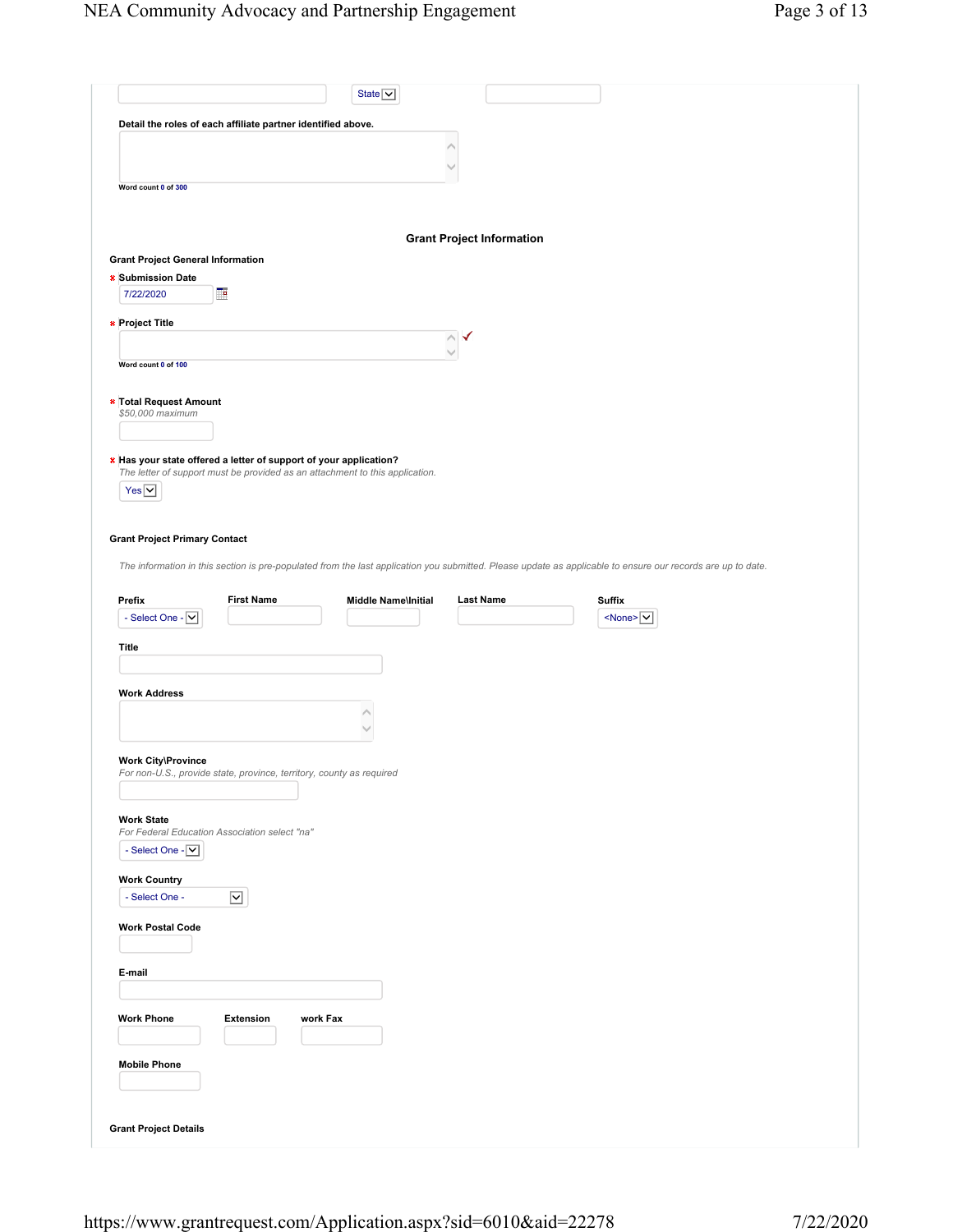| Will the project impact the work of staff assigned to your affiliate? If so, please explain in detail.                                                                                                                                                                                                                                                                                                                                                                                                                     |                                                                                                                                                              |
|----------------------------------------------------------------------------------------------------------------------------------------------------------------------------------------------------------------------------------------------------------------------------------------------------------------------------------------------------------------------------------------------------------------------------------------------------------------------------------------------------------------------------|--------------------------------------------------------------------------------------------------------------------------------------------------------------|
|                                                                                                                                                                                                                                                                                                                                                                                                                                                                                                                            |                                                                                                                                                              |
|                                                                                                                                                                                                                                                                                                                                                                                                                                                                                                                            |                                                                                                                                                              |
| Word count 0 of 300                                                                                                                                                                                                                                                                                                                                                                                                                                                                                                        |                                                                                                                                                              |
| * Does the proposal establish a new relationship or continue an existing relationship with a partner?                                                                                                                                                                                                                                                                                                                                                                                                                      |                                                                                                                                                              |
| <b>Creates New Relationship</b><br>⊻                                                                                                                                                                                                                                                                                                                                                                                                                                                                                       |                                                                                                                                                              |
|                                                                                                                                                                                                                                                                                                                                                                                                                                                                                                                            |                                                                                                                                                              |
| If you are partnering with other organization(s), what is their capacity to assist the Association with project implementations?                                                                                                                                                                                                                                                                                                                                                                                           |                                                                                                                                                              |
|                                                                                                                                                                                                                                                                                                                                                                                                                                                                                                                            |                                                                                                                                                              |
| Word count 0 of 300                                                                                                                                                                                                                                                                                                                                                                                                                                                                                                        |                                                                                                                                                              |
|                                                                                                                                                                                                                                                                                                                                                                                                                                                                                                                            |                                                                                                                                                              |
| * What specific resources are you requesting from NEA?                                                                                                                                                                                                                                                                                                                                                                                                                                                                     |                                                                                                                                                              |
|                                                                                                                                                                                                                                                                                                                                                                                                                                                                                                                            |                                                                                                                                                              |
|                                                                                                                                                                                                                                                                                                                                                                                                                                                                                                                            |                                                                                                                                                              |
| Word count 0 of 300                                                                                                                                                                                                                                                                                                                                                                                                                                                                                                        |                                                                                                                                                              |
|                                                                                                                                                                                                                                                                                                                                                                                                                                                                                                                            |                                                                                                                                                              |
| * What is the demographic makeup of your members?                                                                                                                                                                                                                                                                                                                                                                                                                                                                          |                                                                                                                                                              |
|                                                                                                                                                                                                                                                                                                                                                                                                                                                                                                                            |                                                                                                                                                              |
|                                                                                                                                                                                                                                                                                                                                                                                                                                                                                                                            |                                                                                                                                                              |
| Word count 0 of 300                                                                                                                                                                                                                                                                                                                                                                                                                                                                                                        |                                                                                                                                                              |
| * What is the demographic makeup of the community(ies) in which the project will take place?                                                                                                                                                                                                                                                                                                                                                                                                                               |                                                                                                                                                              |
|                                                                                                                                                                                                                                                                                                                                                                                                                                                                                                                            |                                                                                                                                                              |
|                                                                                                                                                                                                                                                                                                                                                                                                                                                                                                                            |                                                                                                                                                              |
|                                                                                                                                                                                                                                                                                                                                                                                                                                                                                                                            |                                                                                                                                                              |
|                                                                                                                                                                                                                                                                                                                                                                                                                                                                                                                            | What specific resources will the State and/or Local commit to the project? Will the State and/or Local look into outside resources? What specific roles will |
|                                                                                                                                                                                                                                                                                                                                                                                                                                                                                                                            |                                                                                                                                                              |
|                                                                                                                                                                                                                                                                                                                                                                                                                                                                                                                            |                                                                                                                                                              |
|                                                                                                                                                                                                                                                                                                                                                                                                                                                                                                                            |                                                                                                                                                              |
|                                                                                                                                                                                                                                                                                                                                                                                                                                                                                                                            |                                                                                                                                                              |
|                                                                                                                                                                                                                                                                                                                                                                                                                                                                                                                            |                                                                                                                                                              |
|                                                                                                                                                                                                                                                                                                                                                                                                                                                                                                                            |                                                                                                                                                              |
|                                                                                                                                                                                                                                                                                                                                                                                                                                                                                                                            |                                                                                                                                                              |
|                                                                                                                                                                                                                                                                                                                                                                                                                                                                                                                            |                                                                                                                                                              |
|                                                                                                                                                                                                                                                                                                                                                                                                                                                                                                                            |                                                                                                                                                              |
|                                                                                                                                                                                                                                                                                                                                                                                                                                                                                                                            |                                                                                                                                                              |
|                                                                                                                                                                                                                                                                                                                                                                                                                                                                                                                            |                                                                                                                                                              |
|                                                                                                                                                                                                                                                                                                                                                                                                                                                                                                                            |                                                                                                                                                              |
|                                                                                                                                                                                                                                                                                                                                                                                                                                                                                                                            |                                                                                                                                                              |
|                                                                                                                                                                                                                                                                                                                                                                                                                                                                                                                            |                                                                                                                                                              |
|                                                                                                                                                                                                                                                                                                                                                                                                                                                                                                                            |                                                                                                                                                              |
| - Select One -<br>$\vert$ $\vert$                                                                                                                                                                                                                                                                                                                                                                                                                                                                                          |                                                                                                                                                              |
|                                                                                                                                                                                                                                                                                                                                                                                                                                                                                                                            |                                                                                                                                                              |
| $0 \sqrt{9}$<br>□ Aspiring Educators                                                                                                                                                                                                                                                                                                                                                                                                                                                                                       |                                                                                                                                                              |
| $0 - 96$<br>□ Active Professional                                                                                                                                                                                                                                                                                                                                                                                                                                                                                          |                                                                                                                                                              |
| $\circ$<br>%<br>$\Box$ Higher Education                                                                                                                                                                                                                                                                                                                                                                                                                                                                                    |                                                                                                                                                              |
| Word count 0 of 100<br>Word count 0 of 100<br>$\overline{0}$<br>%<br>$\square$ ESP                                                                                                                                                                                                                                                                                                                                                                                                                                         |                                                                                                                                                              |
| Word count 0 of 300<br>NEA State, Local Leaders, UniServ staff and/or building representatives have?<br>* How did you learn about the CAPE Grant Application?<br>Word count 0 of 100<br>* Is your grant project race explicit? If so please explain.<br>* How will your grant project support racial justice in education?<br>* Geographical Area Served by the grant?<br>Select the State or Country that is <b>MOST</b> impacted.<br>* Membership Category(ies) served by the grant?<br>$0\frac{9}{6}$<br>$\Box$ Retired |                                                                                                                                                              |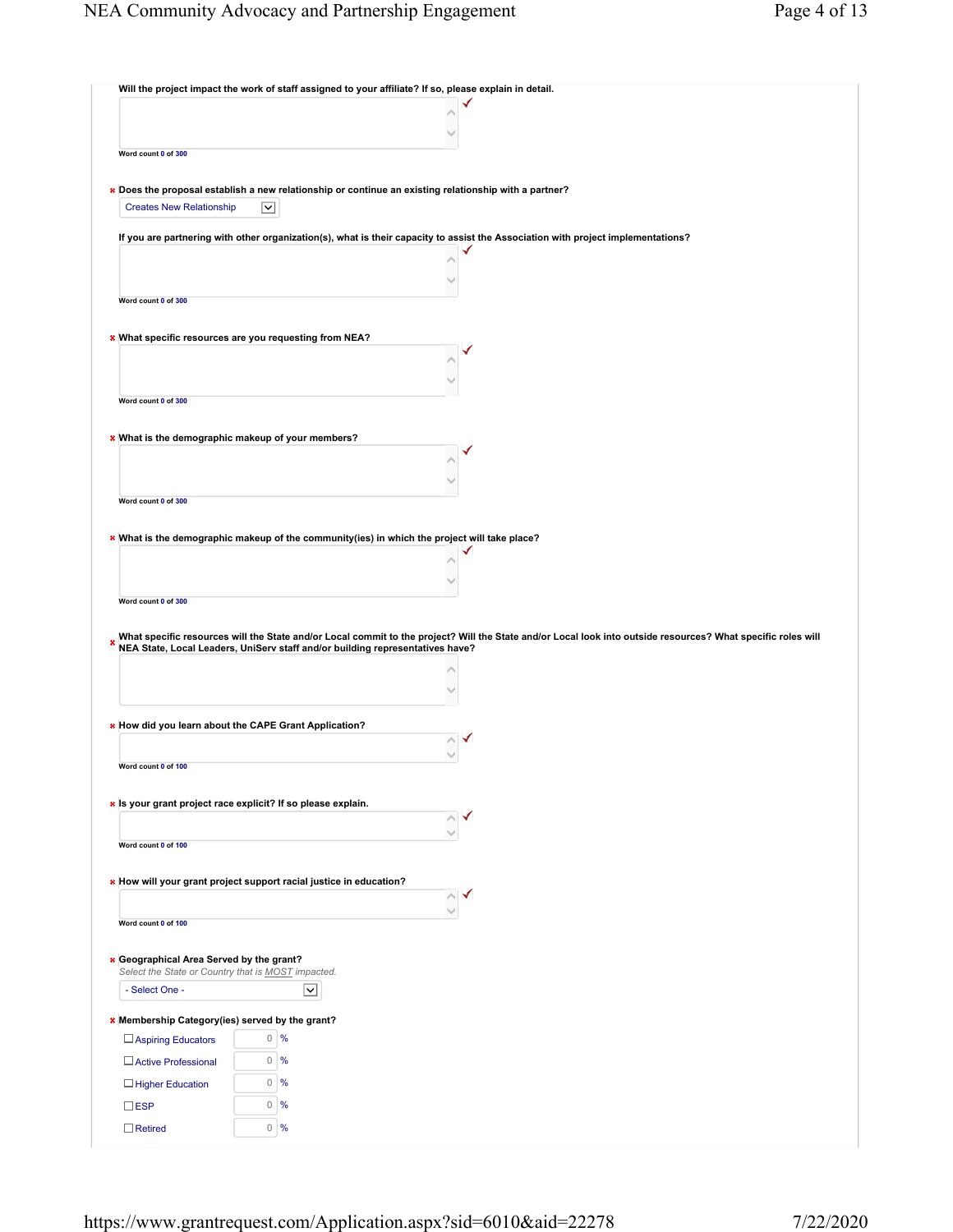| - Select One -                                                                                    | * Which one of the NEA Goals is most aligned with the purpose of your grant proposal?<br>⊻                           |
|---------------------------------------------------------------------------------------------------|----------------------------------------------------------------------------------------------------------------------|
|                                                                                                   | * Which one of these ten content areas ("content clusters") best describes the primary focus of your grant proposal? |
| - Select One -                                                                                    | ◡                                                                                                                    |
|                                                                                                   |                                                                                                                      |
|                                                                                                   | * Select up to five keywords that further describe your grant program content and focus:                             |
| $\Box$ Affiliate leadership development                                                           |                                                                                                                      |
| $\Box$ Assessment of student learning                                                             |                                                                                                                      |
| $\Box$ Bully free                                                                                 |                                                                                                                      |
| $\Box$ Career pathways/career continuum                                                           |                                                                                                                      |
| $\Box$ Centers for teaching and learning                                                          |                                                                                                                      |
| $\Box$ Classroom management                                                                       |                                                                                                                      |
| $\Box$ Closing the achievement gap                                                                |                                                                                                                      |
| $\Box$ College and career ready standards/programs                                                |                                                                                                                      |
| $\Box$ Community outreach and engagement (parents, family, community)<br>$\Box$ Community schools |                                                                                                                      |
| $\Box$ Contract waivers and flexibility                                                           |                                                                                                                      |
| $\Box$ Cultural competancy/culturally responsive pedagogy                                         |                                                                                                                      |
| $\Box$ Curriculum standards and/or development                                                    |                                                                                                                      |
| $\Box$ Distributive leadership                                                                    |                                                                                                                      |
| $\Box$ Early career induction/orientation                                                         |                                                                                                                      |
| $\Box$ Educator evaluation/effectiveness                                                          |                                                                                                                      |
| $\Box$ English language learners                                                                  |                                                                                                                      |
| $\square$ ESP career growth continuum\growth models                                               |                                                                                                                      |
| $\square$ ESP early career orientation                                                            |                                                                                                                      |
| $\square$ ESSA                                                                                    |                                                                                                                      |
| $\Box$ Gifted and talented                                                                        |                                                                                                                      |
| $\Box$ Improving instruction/instructional strategies                                             |                                                                                                                      |
| $\Box$ Instructional leaders                                                                      |                                                                                                                      |
| $\Box$ LGBTQ/SOGI                                                                                 |                                                                                                                      |
| $\Box$ Mentoring/coaching                                                                         |                                                                                                                      |
| $\Box$ NBCT/jump start                                                                            |                                                                                                                      |
| $\Box$ New leaders development                                                                    |                                                                                                                      |
| $\Box$ PA/PAR                                                                                     |                                                                                                                      |
| $\Box$ Policy change/contract waiver                                                              |                                                                                                                      |
| $\Box$ Pre-service teaching                                                                       |                                                                                                                      |
| $\Box$ Priority schools                                                                           |                                                                                                                      |
| $\Box$ Professional learning/professional communities                                             |                                                                                                                      |
| $\Box$ Recruitment of educators of color                                                          |                                                                                                                      |
| $\Box$ Recruitment of educators                                                                   |                                                                                                                      |
| $\Box$ Residency                                                                                  |                                                                                                                      |
| $\Box$ Restorative justice                                                                        |                                                                                                                      |
| $\Box$ Retention in the profession                                                                |                                                                                                                      |
| $\Box$ Safe and healthy schools                                                                   |                                                                                                                      |
| $\Box$ School improvement                                                                         |                                                                                                                      |
| $\Box$ School to prison pipeline                                                                  |                                                                                                                      |
| $\Box$ Social justice                                                                             |                                                                                                                      |
| □ Social/emotional justice                                                                        |                                                                                                                      |
| $\Box$ Special education                                                                          |                                                                                                                      |
| $\Box$ Student learning objectives                                                                |                                                                                                                      |
| $\Box$ Student mentoring                                                                          |                                                                                                                      |
| $\Box$ Student success                                                                            |                                                                                                                      |
| $\Box$ Unconscious bias                                                                           |                                                                                                                      |
| Virtual professional development                                                                  |                                                                                                                      |
| $\Box$ Whole school systems learning                                                              |                                                                                                                      |

**Will you be partnering with any Non-Affiliate partners on this project?**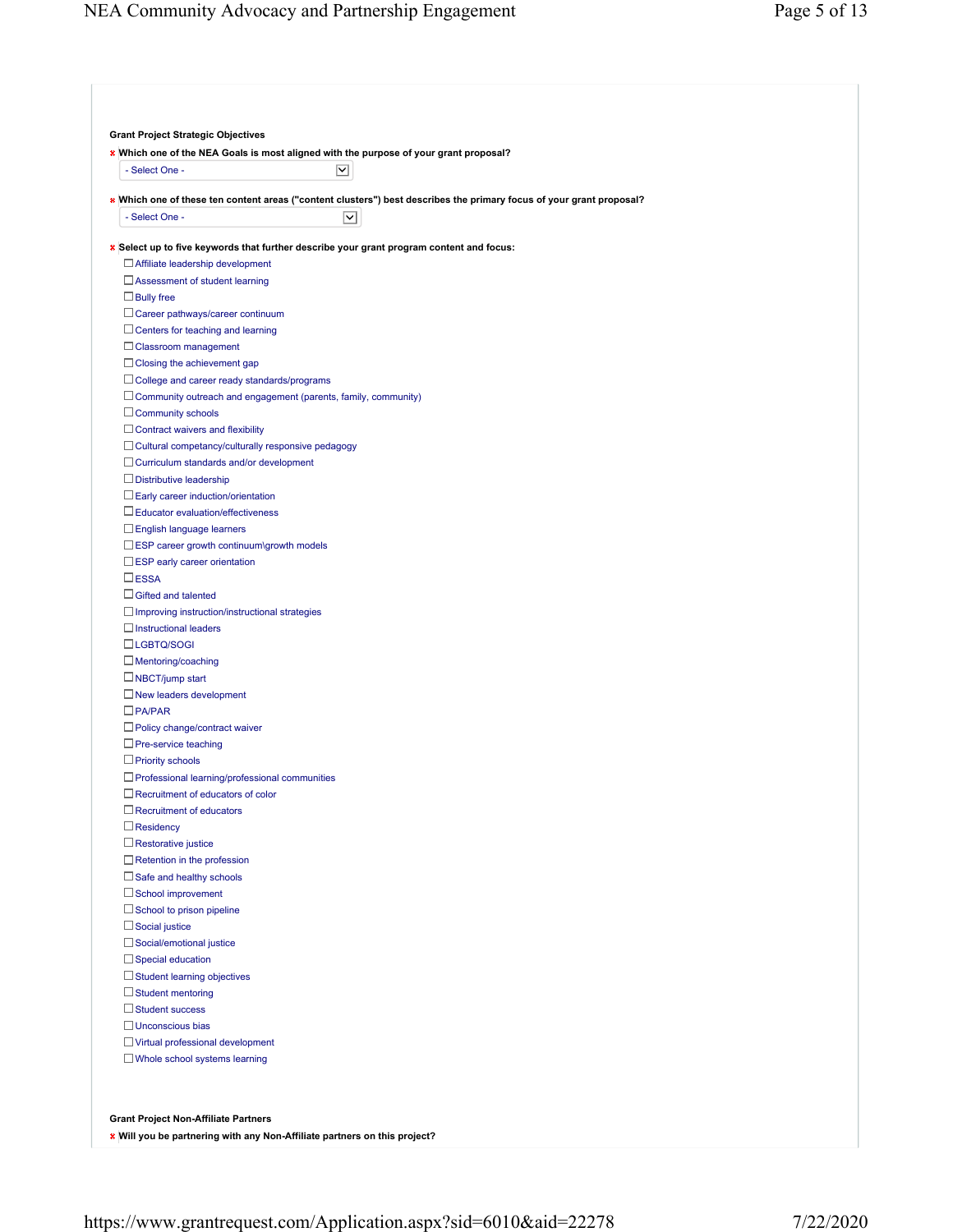|                                                                     | List all Non-Affiliate partners for this grant request below     |                                                  |                                                                                                                                                               |
|---------------------------------------------------------------------|------------------------------------------------------------------|--------------------------------------------------|---------------------------------------------------------------------------------------------------------------------------------------------------------------|
| Non-Affiliate Partner Name 1                                        |                                                                  | Non-Affiliate Partner Type 1<br>Government $ v $ | Non-Affiliate Partner Contact 1                                                                                                                               |
| Non-Affiliate Partner Name 2                                        |                                                                  | Non-Affiliate Partner Type 2<br>Government       | <b>Non-Affiliate Partner Contact 2</b>                                                                                                                        |
| Non-Affiliate Partner Name 3                                        |                                                                  | Non-Affiliate Partner Type 3<br>Government $ v $ | <b>Non-Affiliate Partner Contact 3</b>                                                                                                                        |
| Non-Affiliate Partner Name 4                                        |                                                                  | Non-Affiliate Partner Type 4<br>Government $ v $ | Non-Affiliate Partner Contact 4                                                                                                                               |
| Non-Affiliate Partner Name 5                                        |                                                                  | Non-Affiliate Partner Type 5<br>Government V     | Non-Affiliate Partner Contact 5                                                                                                                               |
| Non-Affiliate Partner Name 6                                        |                                                                  | Non-Affiliate Partner Type 6<br>Government $ v $ | Non-Affiliate Partner Contact 6                                                                                                                               |
| Non-Affiliate Partner Name 7                                        |                                                                  | Non-Affiliate Partner Type 7<br>Government v     | Non-Affiliate Partner Contact 7                                                                                                                               |
| Non-Affiliate Partner Name 8                                        |                                                                  | Non-Affiliate Partner Type 8<br>Government v     | Non-Affiliate Partner Contact 8                                                                                                                               |
| Non-Affiliate Partner Name 9                                        |                                                                  | Non-Affiliate Partner Type 9<br>Government  v    | <b>Non-Affiliate Partner Contact 9</b>                                                                                                                        |
| Non-Affiliate Partner Name 10                                       |                                                                  | Non-Affiliate Partner Type 10<br>Government v    | Non-Affiliate Partner Contact 10                                                                                                                              |
| Word count 0 of 300                                                 | Detail the roles of each Non-Affiliate partner identified above. |                                                  |                                                                                                                                                               |
|                                                                     |                                                                  | <b>Project Budget</b>                            |                                                                                                                                                               |
| <b>Anticipated Budget</b><br>* Amount Requested<br>\$50,000 maximum |                                                                  |                                                  |                                                                                                                                                               |
| progress and final reports.                                         |                                                                  |                                                  | Enter your anticipated budget amounts for each budget category. Please note that you will be required to submit ACTUAL SPENDING by budget category via online |
|                                                                     |                                                                  |                                                  |                                                                                                                                                               |
|                                                                     |                                                                  |                                                  |                                                                                                                                                               |
| П<br>0                                                              | * Affiliates<br>П<br>0                                           | * Non-Affiliates<br>$\mathbf{H}$<br>0            |                                                                                                                                                               |
|                                                                     |                                                                  |                                                  |                                                                                                                                                               |
| <b>REVENUE</b><br>* In-Kind<br><b>TRAVEL</b>                        |                                                                  |                                                  |                                                                                                                                                               |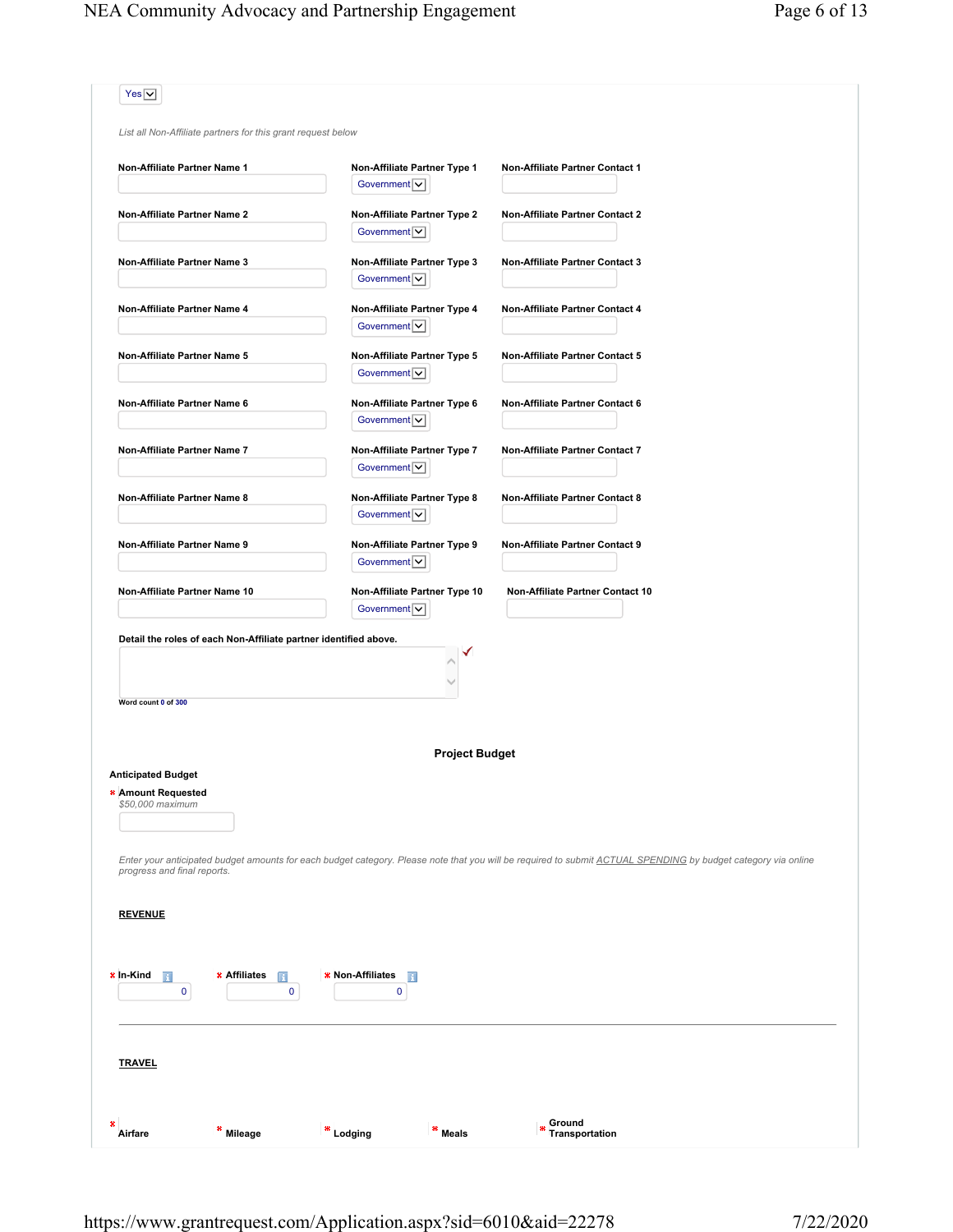| $\pmb{0}$<br>$\mathbf 0$<br>$\mathbf 0$<br>$\pmb{0}$<br>$\pmb{0}$                                                                 |
|-----------------------------------------------------------------------------------------------------------------------------------|
|                                                                                                                                   |
| <b>* SUB-TOTAL: TRAVEL</b>                                                                                                        |
| $\pmb{0}$                                                                                                                         |
| * Provide a detailed justification for the proposed travel grant expenditures.                                                    |
|                                                                                                                                   |
|                                                                                                                                   |
| Word count 0 of 300                                                                                                               |
|                                                                                                                                   |
|                                                                                                                                   |
| <b>CONSULTANTS\VENDORS</b>                                                                                                        |
|                                                                                                                                   |
|                                                                                                                                   |
| <b>* SUB-TOTAL: CONSULTANTS\VENDORS</b>                                                                                           |
| $\pmb{0}$                                                                                                                         |
| * Provide a detailed justification for the proposed consultants\vendors grant expenditures.                                       |
|                                                                                                                                   |
|                                                                                                                                   |
| Word count 0 of 300                                                                                                               |
|                                                                                                                                   |
|                                                                                                                                   |
|                                                                                                                                   |
| <b>OTHER DIRECT</b>                                                                                                               |
|                                                                                                                                   |
|                                                                                                                                   |
| * Training<br>Curriculum<br>Materials<br>$*$ Office<br>×<br>×<br>Office Space<br><b>Materials</b><br>Equipment<br><b>Supplies</b> |
| 0<br>$\pmb{0}$<br>$\pmb{0}$<br>$\pmb{0}$<br>$\pmb{0}$                                                                             |
| * Promotional<br>Postage<br>Comm.<br>* Other Direct<br>×<br>$*$ Printing                                                          |
| Items<br>$\pmb{0}$<br>$\pmb{0}$<br>$\mathbf 0$<br>$\mathbf 0$                                                                     |
|                                                                                                                                   |
| * SUB-TOTAL: OTHER DIRECT<br>0                                                                                                    |
|                                                                                                                                   |
| * Provide a detailed justification for the proposed other direct grant expenditures.                                              |
|                                                                                                                                   |
|                                                                                                                                   |
| Word count 0 of 300                                                                                                               |
|                                                                                                                                   |
| <b>Anticipated Results</b>                                                                                                        |
| <b>Results Summary</b>                                                                                                            |
| * Statement of Need<br>П                                                                                                          |
|                                                                                                                                   |
|                                                                                                                                   |
| Word count 0 of 300                                                                                                               |
| * Grant Strategy                                                                                                                  |
|                                                                                                                                   |
|                                                                                                                                   |
| Word count 0 of 300                                                                                                               |
|                                                                                                                                   |
| <b>* Evaluation Plan</b>                                                                                                          |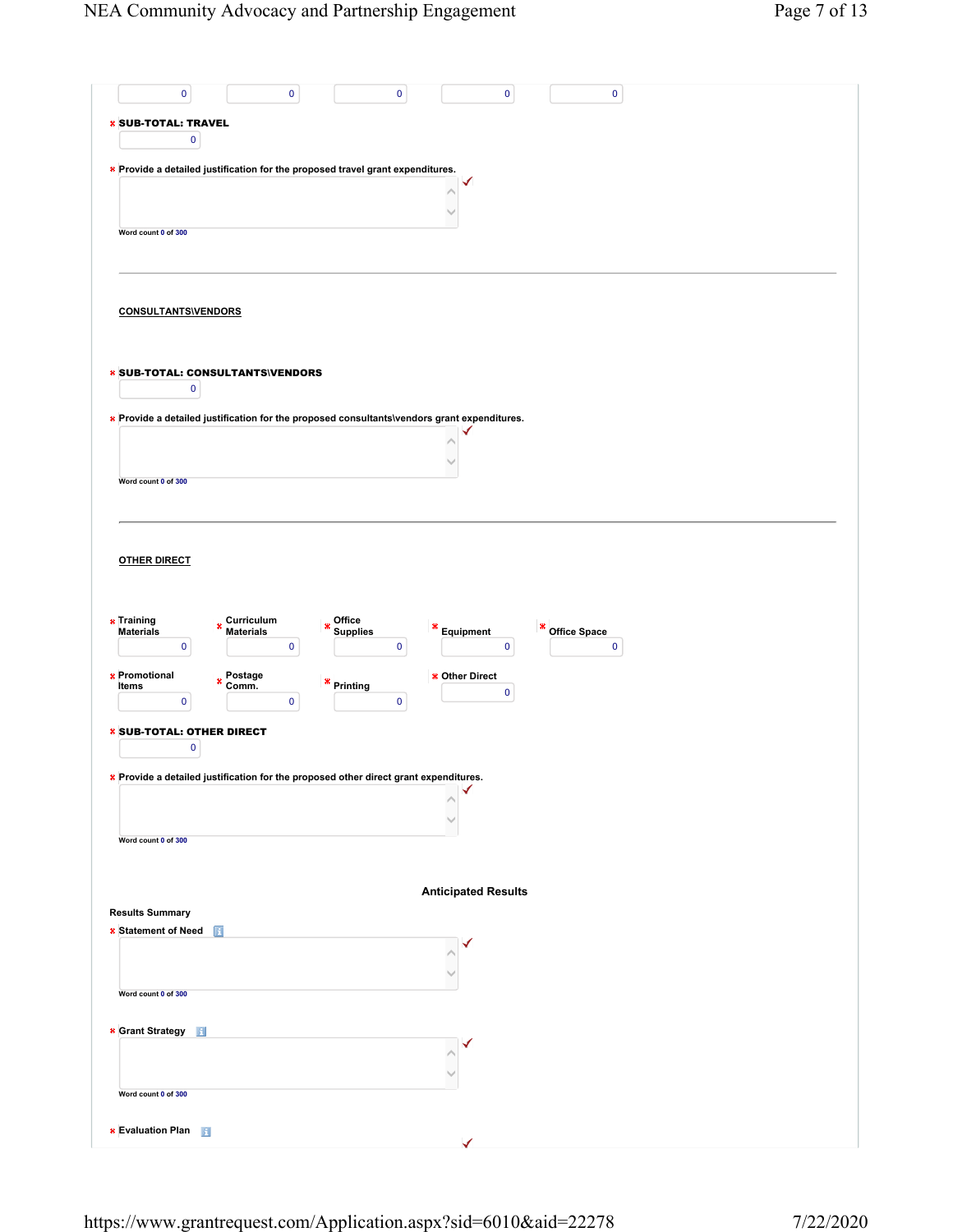| Word count 0 of 300                          |                                                                                                                                                        |
|----------------------------------------------|--------------------------------------------------------------------------------------------------------------------------------------------------------|
|                                              |                                                                                                                                                        |
| * Sustainability Plan                        |                                                                                                                                                        |
|                                              |                                                                                                                                                        |
|                                              |                                                                                                                                                        |
| Word count 0 of 300                          |                                                                                                                                                        |
|                                              |                                                                                                                                                        |
| <b>NEA Quantitative Metrics</b>              |                                                                                                                                                        |
|                                              |                                                                                                                                                        |
|                                              | Provide values for all applicable quantitative metrics below. For those metrics not applicable to your grant request, leave default value of zero (0). |
|                                              | If awarded, actual figures will be collected as part of regular progress reports.                                                                      |
| * Anticipated # Members Engaged              |                                                                                                                                                        |
| $\pmb{0}$                                    |                                                                                                                                                        |
|                                              |                                                                                                                                                        |
| $\pmb{0}$                                    | * Of those members engaged, the anticipated # that takes part in other/additional union activities, programs, and/or events                            |
|                                              |                                                                                                                                                        |
| * Anticipated # Members Recruited            |                                                                                                                                                        |
| $\pmb{0}$                                    |                                                                                                                                                        |
|                                              | * Anticipated # of Sharable Resources developed                                                                                                        |
| $\pmb{0}$                                    | NOTE: These resources are expected to be shared with NEA.                                                                                              |
|                                              |                                                                                                                                                        |
|                                              | * Anticipated # Community Stakeholders Engaged                                                                                                         |
| $\pmb{0}$                                    |                                                                                                                                                        |
| * Anticipated # Leaders Identified           |                                                                                                                                                        |
| $\pmb{0}$                                    |                                                                                                                                                        |
|                                              |                                                                                                                                                        |
| <b>Program Specific Quantitative Metrics</b> |                                                                                                                                                        |
| * Anticipated # New Union Roles Created      |                                                                                                                                                        |
| $\pmb{0}$                                    |                                                                                                                                                        |
| * Anticipated # New Partnerships Formed      |                                                                                                                                                        |
| $\pmb{0}$                                    |                                                                                                                                                        |
|                                              |                                                                                                                                                        |
| <b>Grant Specific Metrics</b>                |                                                                                                                                                        |
|                                              |                                                                                                                                                        |
|                                              | Please provide detail for up to 8 goals specific to this grant request.                                                                                |
| <b>Goal 1 Description</b>                    |                                                                                                                                                        |
|                                              |                                                                                                                                                        |
|                                              |                                                                                                                                                        |
| Word count 0 of 300                          |                                                                                                                                                        |
|                                              |                                                                                                                                                        |
| * Goal 1 Measurable Outcome(s)               |                                                                                                                                                        |
|                                              |                                                                                                                                                        |
|                                              |                                                                                                                                                        |
| Word count 0 of 300                          |                                                                                                                                                        |
|                                              |                                                                                                                                                        |
| * Goal 1 Key Activities                      |                                                                                                                                                        |
|                                              |                                                                                                                                                        |
|                                              |                                                                                                                                                        |
| Word count 0 of 300                          |                                                                                                                                                        |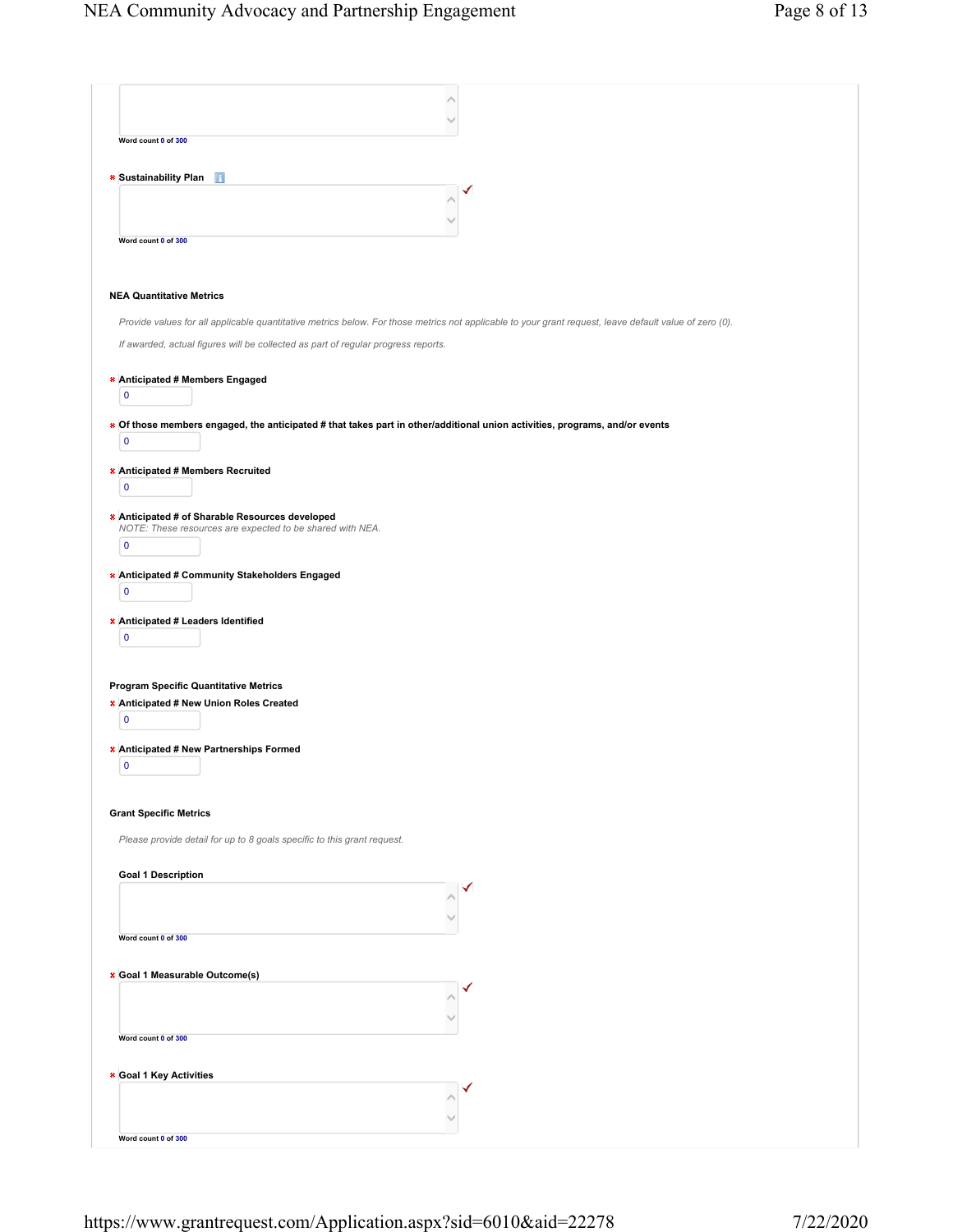| * Goal 1 Anticipated Total Engagement<br>$\mathbf 0$                  |                               |
|-----------------------------------------------------------------------|-------------------------------|
| * Goal 1 Engagement Roles and Purposes                                | ✓                             |
| Word count 0 of 300                                                   |                               |
| <b>Goal 2 Description</b>                                             |                               |
| Word count 0 of 300                                                   |                               |
| Goal 2 Measurable Outcome(s)                                          |                               |
| Word count 0 of 300                                                   |                               |
| <b>Goal 2 Key Activities</b>                                          |                               |
| Word count 0 of 300                                                   |                               |
| <b>Goal 2 Anticipated Total Engagement</b><br>$\mathbf 0$             |                               |
| <b>Goal 2 Engagement Roles and Purposes</b>                           |                               |
| Word count 0 of 300                                                   |                               |
| <b>Goal 3 Description</b>                                             | $\overline{\mathcal{A}}$<br>Λ |
| Word count 0 of 300                                                   |                               |
| Goal 3 Measurable Outcome(s)                                          | ✔                             |
| Word count 0 of 300                                                   |                               |
| <b>Goal 3 Key Activities</b>                                          | ✓                             |
| Word count 0 of 300                                                   |                               |
| <b>Goal 3 Anticipated Total Engagement</b><br>$\overline{\mathbf{0}}$ |                               |
| <b>Goal 3 Engagement Roles and Purposes</b>                           | ✓                             |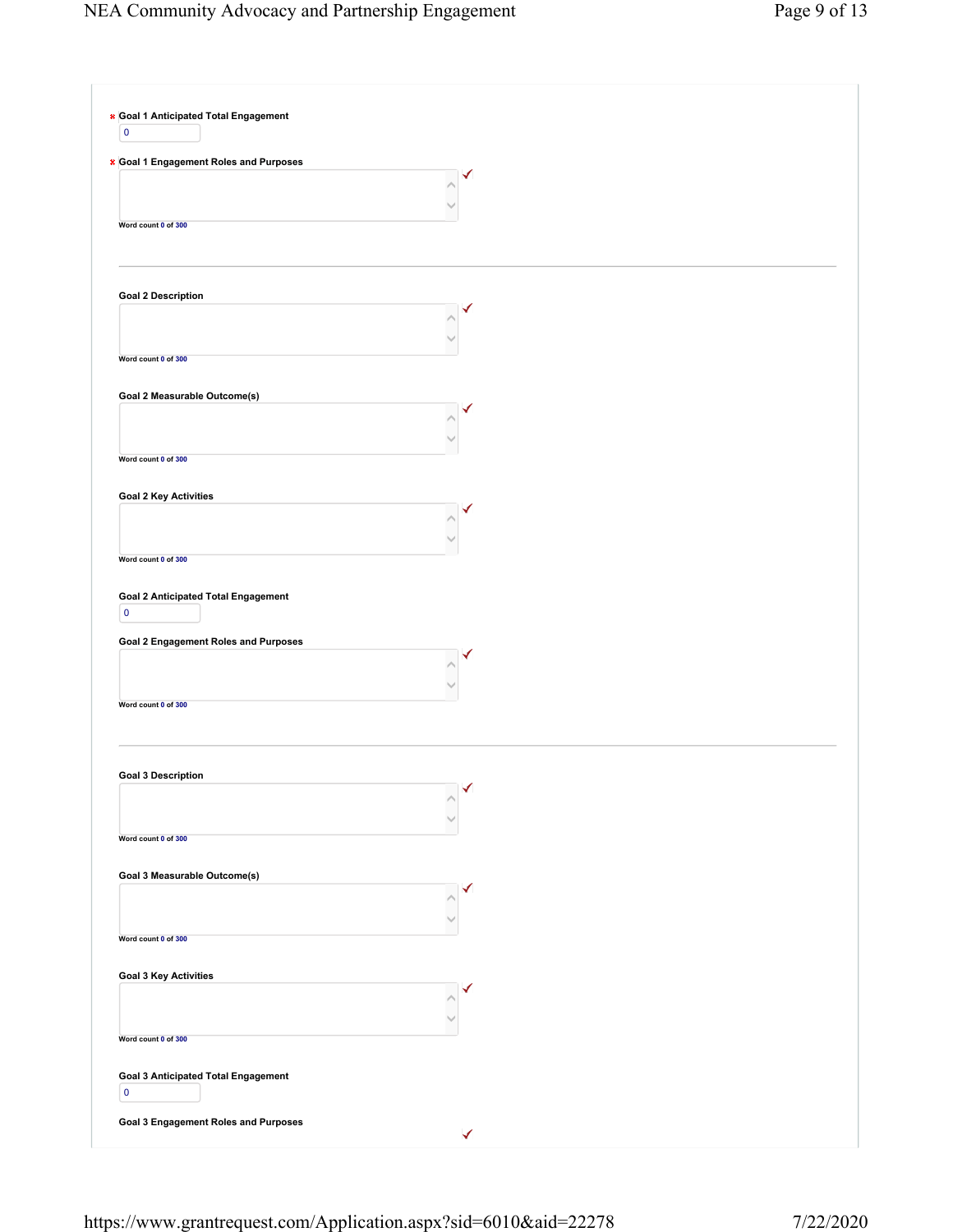| Word count 0 of 300                                                                                                                                                                            |  |
|------------------------------------------------------------------------------------------------------------------------------------------------------------------------------------------------|--|
|                                                                                                                                                                                                |  |
|                                                                                                                                                                                                |  |
|                                                                                                                                                                                                |  |
| <b>Goal 4 Description</b>                                                                                                                                                                      |  |
|                                                                                                                                                                                                |  |
|                                                                                                                                                                                                |  |
| Word count 0 of 300                                                                                                                                                                            |  |
|                                                                                                                                                                                                |  |
| Goal 4 Measurable Outcome(s)                                                                                                                                                                   |  |
|                                                                                                                                                                                                |  |
|                                                                                                                                                                                                |  |
| Word count 0 of 300                                                                                                                                                                            |  |
|                                                                                                                                                                                                |  |
| <b>Goal 4 Key Activities</b>                                                                                                                                                                   |  |
|                                                                                                                                                                                                |  |
|                                                                                                                                                                                                |  |
| Word count 0 of 300                                                                                                                                                                            |  |
|                                                                                                                                                                                                |  |
| <b>Goal 4 Anticipated Total Engagement</b>                                                                                                                                                     |  |
| $\overline{\mathbf{0}}$                                                                                                                                                                        |  |
| <b>Goal 4 Engagement Roles and Purposes</b>                                                                                                                                                    |  |
|                                                                                                                                                                                                |  |
|                                                                                                                                                                                                |  |
| Word count 0 of 300                                                                                                                                                                            |  |
|                                                                                                                                                                                                |  |
|                                                                                                                                                                                                |  |
|                                                                                                                                                                                                |  |
| <b>Goal 5 Description</b>                                                                                                                                                                      |  |
|                                                                                                                                                                                                |  |
|                                                                                                                                                                                                |  |
|                                                                                                                                                                                                |  |
| Word count 0 of 300                                                                                                                                                                            |  |
|                                                                                                                                                                                                |  |
| Goal 5 Measurable Outcome(s)                                                                                                                                                                   |  |
|                                                                                                                                                                                                |  |
|                                                                                                                                                                                                |  |
|                                                                                                                                                                                                |  |
|                                                                                                                                                                                                |  |
|                                                                                                                                                                                                |  |
|                                                                                                                                                                                                |  |
|                                                                                                                                                                                                |  |
|                                                                                                                                                                                                |  |
|                                                                                                                                                                                                |  |
|                                                                                                                                                                                                |  |
| $\pmb{0}$                                                                                                                                                                                      |  |
|                                                                                                                                                                                                |  |
|                                                                                                                                                                                                |  |
|                                                                                                                                                                                                |  |
| Word count 0 of 300<br><b>Goal 5 Key Activities</b><br>Word count 0 of 300<br><b>Goal 5 Anticipated Total Engagement</b><br><b>Goal 5 Engagement Roles and Purposes</b><br>Word count 0 of 300 |  |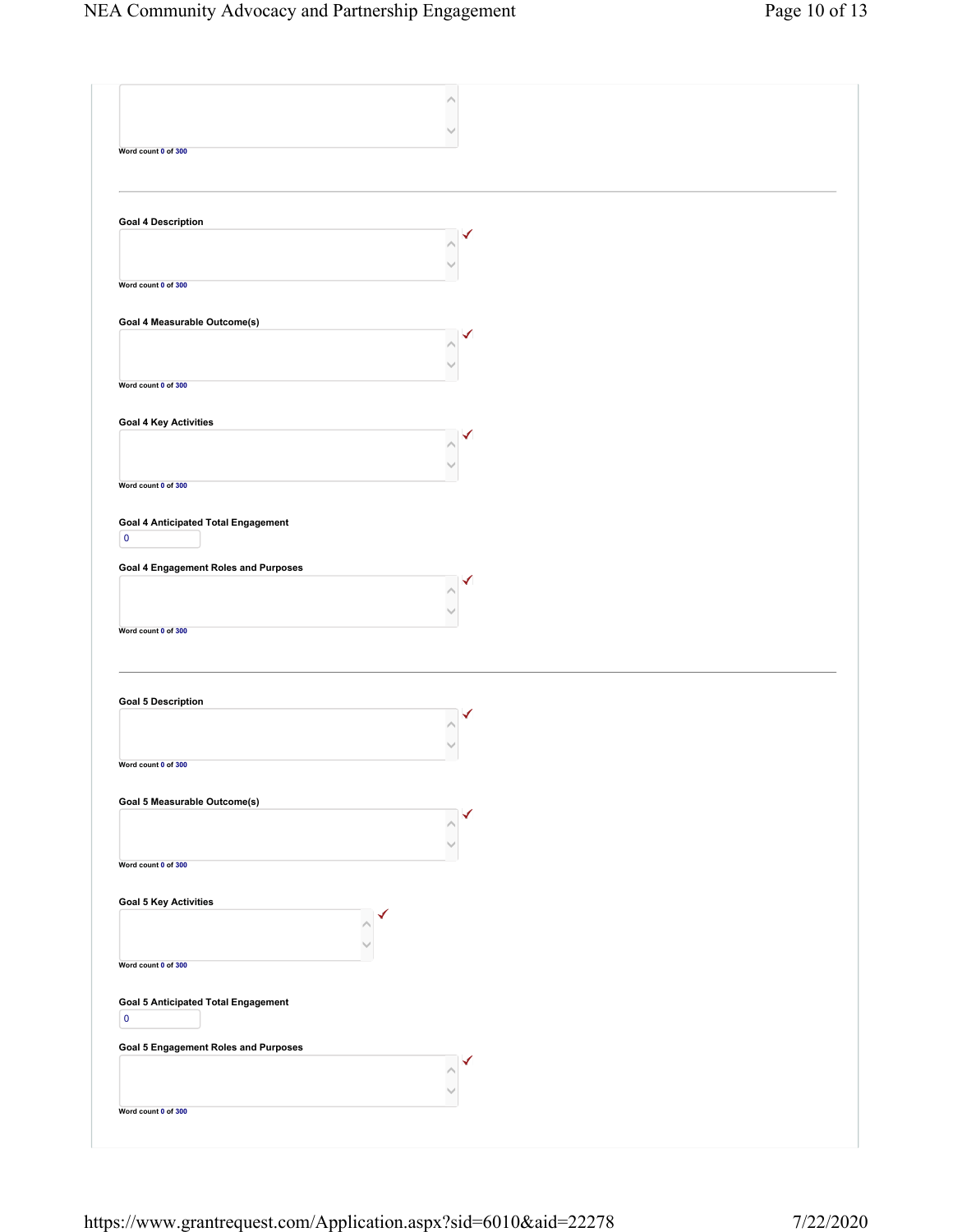| <b>Goal 6 Description</b>                   |   |
|---------------------------------------------|---|
|                                             |   |
|                                             |   |
|                                             |   |
| Word count 0 of 300                         |   |
|                                             |   |
| Goal 6 Measurable Outcome(s)                |   |
|                                             | ✓ |
|                                             |   |
|                                             |   |
| Word count 0 of 300                         |   |
|                                             |   |
| <b>Goal 6 Key Activities</b>                |   |
|                                             |   |
|                                             |   |
|                                             |   |
| Word count 0 of 300                         |   |
|                                             |   |
| <b>Goal 6 Anticipated Total Engagement</b>  |   |
| $\pmb{0}$                                   |   |
|                                             |   |
| <b>Goal 6 Engagement Roles and Purposes</b> |   |
|                                             |   |
|                                             |   |
|                                             |   |
| Word count 0 of 300                         |   |
|                                             |   |
|                                             |   |
|                                             |   |
| <b>Goal 7 Description</b>                   |   |
|                                             |   |
|                                             |   |
|                                             |   |
| Word count 0 of 300                         |   |
|                                             |   |
| Goal 7 Measurable Outcome(s)                |   |
|                                             | ✓ |
|                                             |   |
|                                             |   |
| Word count 0 of 300                         |   |
|                                             |   |
| <b>Goal 7 Key Activities</b>                |   |
|                                             |   |
|                                             |   |
|                                             |   |
| Word count 0 of 300                         |   |
|                                             |   |
| <b>Goal 7 Anticipated Total Engagement</b>  |   |
| $\pmb{0}$                                   |   |
|                                             |   |
| Goal 7 Engagement Roles and Purposes        | ✓ |
|                                             |   |
|                                             |   |
| Word count 0 of 300                         |   |
|                                             |   |
|                                             |   |
|                                             |   |
| <b>Goal 8 Description</b>                   |   |
|                                             |   |
|                                             |   |
|                                             |   |
| Word count 0 of 300                         |   |
|                                             |   |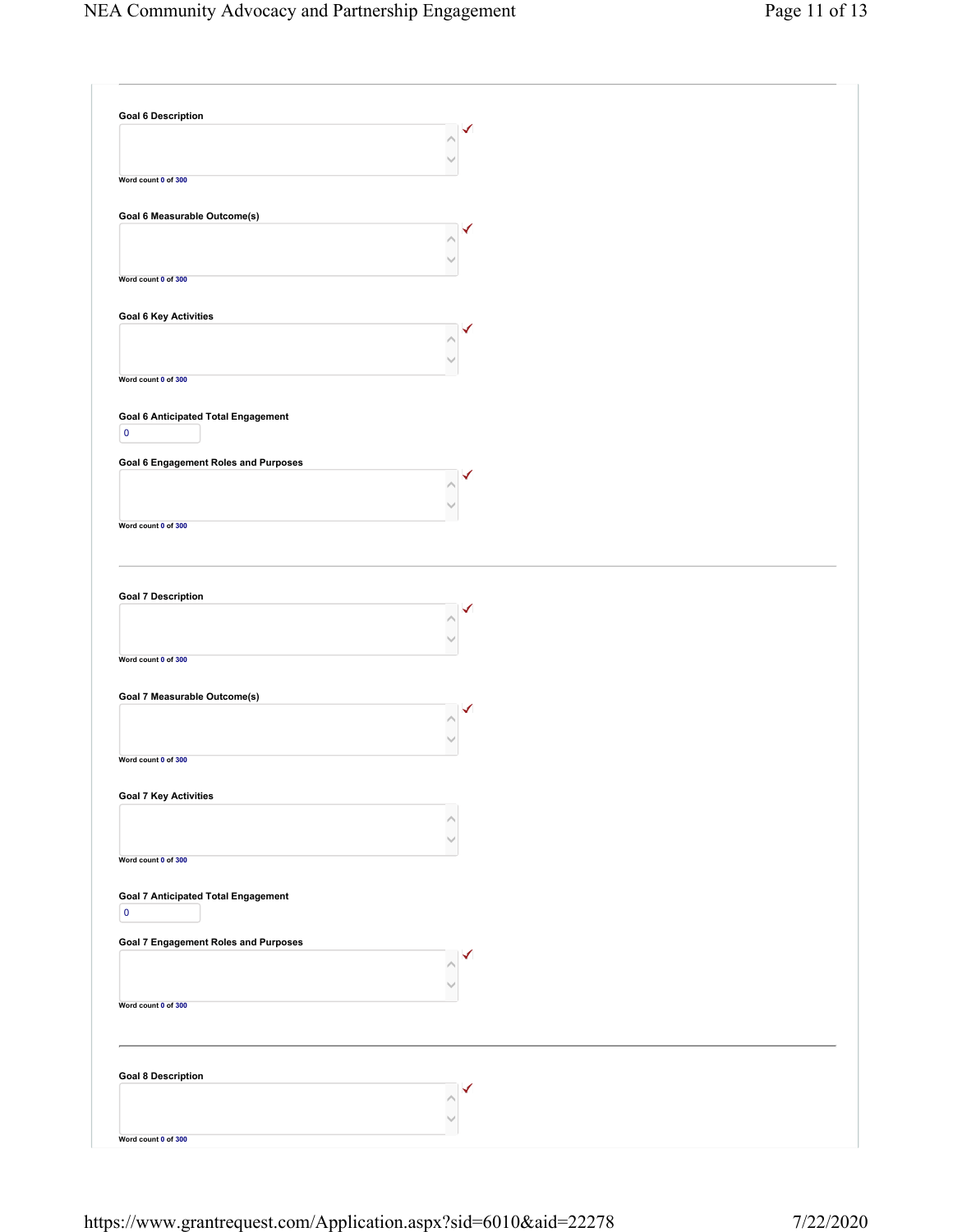| Goal 8 Measurable Outcome(s)                                                                                                                                                                                                                                                                                                 |
|------------------------------------------------------------------------------------------------------------------------------------------------------------------------------------------------------------------------------------------------------------------------------------------------------------------------------|
|                                                                                                                                                                                                                                                                                                                              |
|                                                                                                                                                                                                                                                                                                                              |
| Word count 0 of 300                                                                                                                                                                                                                                                                                                          |
|                                                                                                                                                                                                                                                                                                                              |
| <b>Goal 8 Key Activities</b>                                                                                                                                                                                                                                                                                                 |
|                                                                                                                                                                                                                                                                                                                              |
|                                                                                                                                                                                                                                                                                                                              |
| Word count 0 of 300                                                                                                                                                                                                                                                                                                          |
| <b>Goal 8 Anticipated Total Engagement</b>                                                                                                                                                                                                                                                                                   |
| $\mathbf{0}$                                                                                                                                                                                                                                                                                                                 |
| Goal 8 Engagement Roles and Purposes                                                                                                                                                                                                                                                                                         |
|                                                                                                                                                                                                                                                                                                                              |
|                                                                                                                                                                                                                                                                                                                              |
| Word count 0 of 300                                                                                                                                                                                                                                                                                                          |
|                                                                                                                                                                                                                                                                                                                              |
|                                                                                                                                                                                                                                                                                                                              |
| <b>Communications Plan</b>                                                                                                                                                                                                                                                                                                   |
| <b>Communications Plan Summary</b>                                                                                                                                                                                                                                                                                           |
| Please provide summary information regarding your communications plan for this grant. If not applicable you must enter "NA"                                                                                                                                                                                                  |
|                                                                                                                                                                                                                                                                                                                              |
| * Communications Plan - Description and Goal(s)                                                                                                                                                                                                                                                                              |
|                                                                                                                                                                                                                                                                                                                              |
|                                                                                                                                                                                                                                                                                                                              |
| Word count 0 of 300                                                                                                                                                                                                                                                                                                          |
|                                                                                                                                                                                                                                                                                                                              |
| * Communications Plan - Measurable Outcome(s)                                                                                                                                                                                                                                                                                |
|                                                                                                                                                                                                                                                                                                                              |
|                                                                                                                                                                                                                                                                                                                              |
|                                                                                                                                                                                                                                                                                                                              |
|                                                                                                                                                                                                                                                                                                                              |
| <b>Terms</b>                                                                                                                                                                                                                                                                                                                 |
| <b>NEA GRANT TERMS</b>                                                                                                                                                                                                                                                                                                       |
| 1. Only NEA affiliates are eligible for these NEA grants. By applying for this grant, you affirm that your affiliate is an NEA affiliate subject to the<br>requirements of the NEA Constitution and Bylaws.                                                                                                                  |
| 2. Record all member recruitment and engagement data (one on ones, new members, and new leaders) in My Workers VAN, NEA360, or another mutually                                                                                                                                                                              |
| acceptable and accessible database that allows the information to be appended to the member's profile.<br>3. Funds will be provided to the affiliate as documented progress is reported and outcomes are achieved, per NEA approval.                                                                                         |
| 4. Progress reports are due electronically in the format provided as agreed upon. This includes budget reports comparing the actual expenses incurred<br>during grant implementation with the original budget. If significant changes are being made to the approved work or budget, the primary grant contact               |
| should contact their assigned NEA liaison for prior approval.<br>5. Affiliate leaders will share program development, materials, and key learnings with other affiliates electronically (e.g., virtual events and                                                                                                            |
| www.mynea360.org) and/or at appropriate events.<br>6. Any grant funds received will be spent by the end of the grant term in accordance with the approved goals, program, and budget. NEA reserves the right                                                                                                                 |
| to request any remaining funds be returned if unused by the end of the term, or if there has been a lack of progress. If the grant term needs to be altered,<br>the affiliate should contact their assigned NEA liaison for consideration/approval.                                                                          |
| 7. NEA has the ability, based upon reporting and other discovery, to withhold grant payments if it is determined there is a lack of appropriate progress.<br>8. A NEA liaison will be assigned to each awarded grant. The affiliate grant contact will respond promptly to communications from the NEA liaison.              |
| 9. Grantees are expected to promote the grant program and utilize the NEA brand on all communications and materials as part of the approved<br>communications plan.                                                                                                                                                          |
| 10. If your grant request is approved, the information provided in this application will constitute the grant agreement between NEA and your affiliate,<br>including all goals, deliverables and proposed outcomes, and budget. NEA reserves the right to request additional clarifications or terms as part of the          |
| grant agreement, which will take the form of an addendum and be mutually agreed upon by NEA and your affiliate.                                                                                                                                                                                                              |
| 11. Your affiliate agrees to assign to NEA all right, title, and interest to any copyrightable works, trademarks, and other intellectual property that arises from<br>any course curriculum, professional development sessions for educators, micro-credential courses or similar activities created by your affiliate using |
| the grant funds (collectively, the "Intellectual Property"). In exchange for this transfer of rights, NEA grants your affiliate a limited license to use,<br>reproduce, distribute, and publicly display the Intellectual Property solely in connection with that affiliate's everyday business activities.                  |
| 12. As a part of the CAPE Grant Application process, it is a requirement to participate in Racial Justice Training provided by the NEA. Further details will be<br>provided if awarded a CAPE Grant.                                                                                                                         |
| 13. As part of the CAPE Grant Application process, it is a requirement to provide quarterly reports on your grant project should you be awared. Further<br>details will be provided if awarded a CAPE grant.                                                                                                                 |
|                                                                                                                                                                                                                                                                                                                              |
|                                                                                                                                                                                                                                                                                                                              |